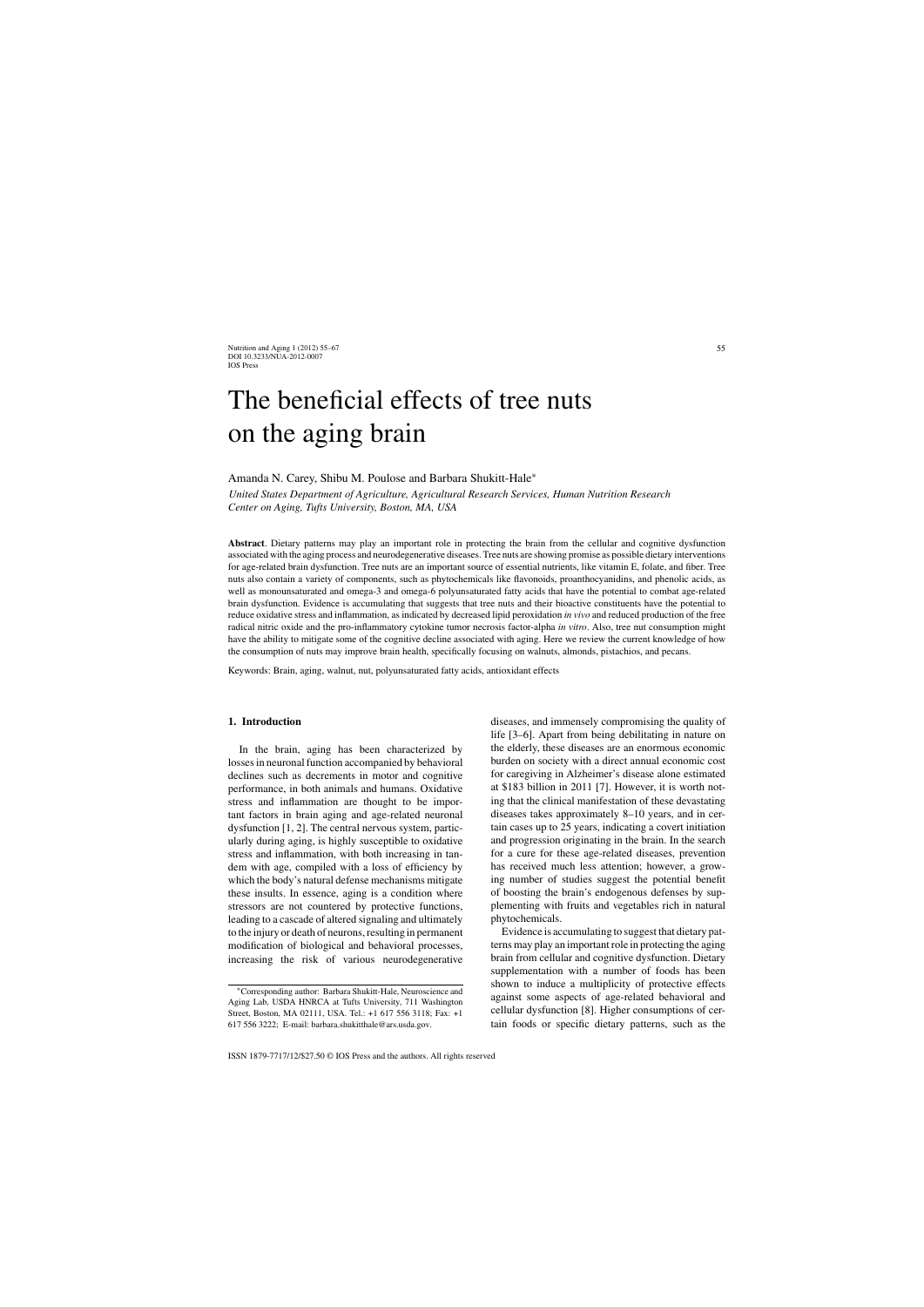Mediterranean diet, are associated with reduced risk of cognitive impairment, which is thought to be due to the increase in nutrient intake [9–11]. For example, in a prospective cohort study, Gu and colleagues [12] found that, in people 65 years of age or older, a dietary pattern of eating salad dressing, nuts, fish, tomatoes, poultry, cruciferous vegetables, dark and green leafy vegetables, and fruits, while low in high-fat dairy, red meat, organ meat, and butter consumption, is significantly associated with Alzheimer's disease risk and is strongly protective against its development. This dietary pattern reflects a diet rich in omega-3 and omega-6 polyunsaturated fatty acids (PUFAs), vitamin E, and folate and poor in saturated fat and vitamin B12.

One of the food categories showing promise as a possible dietary intervention for age-related brain dysfunction is tree nuts, which are important sources of nutrients for humans that have been used by ancient civilizations to prevent or treat disease [13]. Currently, the dietary recommendations established by the United States Department of Agriculture states that tree nuts are an important source of dietary protein, with half an ounce of nuts (approximately 14 grams) considered a daily serving of protein, and are also important sources of dietary fiber and unsaturated fats [14]. In contrast to the botanical classification, the common culinary and English usage of the term "nut" may refer to many hardened edible kernels (i.e. seed) referred to as "nuts". In the United States, tree nuts such as almonds (*Prunus dulcis*), cashews (*Anacardium occidentale*), macadamias (*Macadamia integrifolia* and *tetraphylla*), pecans (*Carya illinoinensis)*, pistachios (*Pistacia vera*), and walnuts (*Juglans regia*) are commonly consumed. Among these, almonds, walnuts, pistachios, and pecans are the major tree nuts that are domestically grown and constitute more than 75% of the total consumed among all tree nuts utilized in the United States (Table 1). Most current scientific research on the health benefits of nuts is from the field of cardiovascular research [15, 16], and a limited amount of research is focused on the health benefits of nuts for the brain. The Adventist Health Study [17], a prospective cohort study comparing Seventh-Day Adventists who often maintain a vegetarian or vegan diet versus non-Adventists, found that those who consumed nuts more than four times a week experienced fewer fatal coronary heart disease events compared to those who consumed nuts less than one time per week. Along these lines, the cross-sectional Nurses' Health Study [18] found that women who frequently con-

Table 1 Production and utilization of major tree nuts in the US marketplace in 2010–2011 season [108]

| Tree nuts     | Total production<br>(lbs) | Domestic<br>utilization (lbs) | <b>Exports</b><br>(lbs) |
|---------------|---------------------------|-------------------------------|-------------------------|
| Almonds       | 1,612,084                 | 499,353                       | 1,188,239               |
| Walnuts       | 436,785                   | 216,000                       | 301,665                 |
| Pistachios    | 250,125                   | 169,404                       | 79,578                  |
| Pecans        | 140,407                   | 167,432                       | 54,405                  |
| All tree nuts | 2,478,896                 | 1,315,840                     | 1,711,460               |

sumed nuts had a reduced risk of fatal coronary heart disease and non-fatal myocardial infarction. Moreover, prospective data in US male physicians suggests that men who consumed nuts two or more times per week had reduced risks of sudden cardiac death and total coronary heart disease death compared to men who rarely or never consumed nuts [16]. Given the potent anti-inflammatory effects that nut consumption can have in the cardiovascular system, it stands to reason that nuts may also act as anti-inflammatory agents in the brain. Nuts contain a variety of components, such as phytochemicals and PUFAs that may have the potential to combat age-related brain dysfunction. Here we review the current knowledge of how the consumption of nuts may improve brain health.

## **2. Polyunsaturated fatty acids from tree nuts: Potential health benefits**

Although every nut has different combinations and levels of various nutritional components, nuts are known to be good sources of fat, protein [19], and phytosterols [20]. However, most of the tree nuts vary widely in their fatty acid composition (Table 2) and therefore might contribute differentially to health benefits. It should be noted that, as nuts are high in fat and therefore energy-dense, consumers sometimes regard them as fattening foods. However, data suggest that adding nuts to a diet generally does not produce weight gain and may even help with weight loss [21]. Furthermore, nuts are most known and touted for their richness in unsaturated fat, which is generally considered to be a healthier type of fat compared to saturated fat [22]. The PUFAs that nuts contain have garnered the most attention. Alpha-linolenic acid (C18 : 3n-3, ALA) is an omega-3 fatty acid found in nuts and is the precursor for the long-chain omega-3 fatty acid eicosapentaenoic acid (C20 : 5n-3, EPA), which is then converted to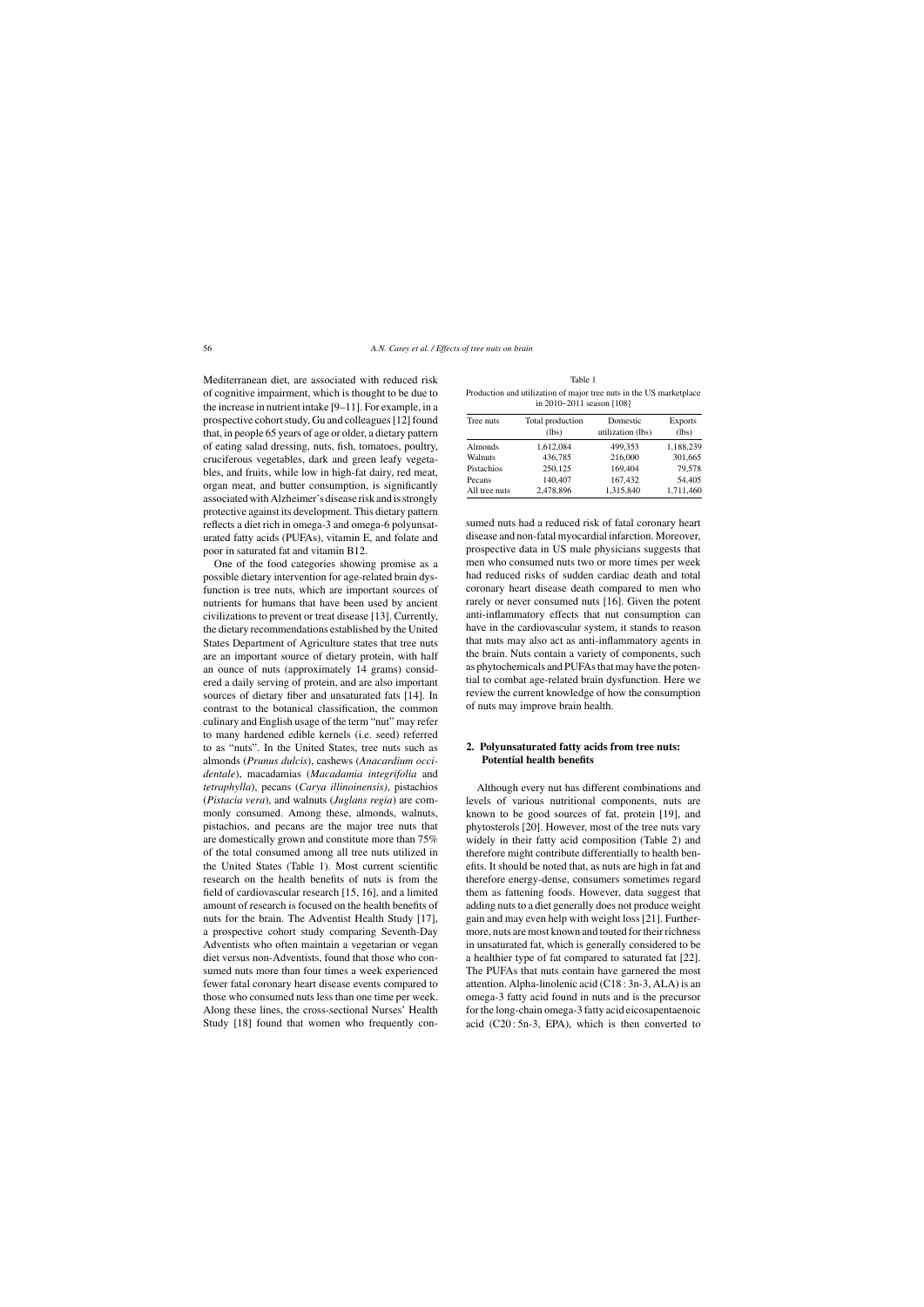docosahexaenoic acid (C22 : 6n-3, DHA). The conversion of ALA to EPA and then to DHA involves further desaturation of the fatty acid chain by increasing the number of double bonds and elongation through the addition of carbon atoms. Omega-3 fatty acids have been shown to be anti-inflammatory and to decrease reactive oxygen species production [23]. Linoleic acid (C18 : 2n-6, LA) is an omega-6 fatty acid found in nuts and is the precursor to arachidonic acid (C20 : 4n-6, AA). The PUFAs ALA and LA are essential nutrients, as they cannot be synthesized in the body and must be obtained from the diet. They are critical in the formation, stability, and fluidity of neuronal cell membranes, and abnormalities of cell membrane PUFA composition can alter membrane microstructure and result in abnormal signal transduction [24, 25]. Foods high in PUFAs have been shown to protect the brain from numerous insults associated with aging [26–30] and may possibly allay age-related cognitive decline [27, 31–33]. Dietary supplementation with PUFAs has been shown to slow age-related cognitive decline in humans. In a population-based, prospective study in non-demented elderly subjects (65–84 years), it was found that high monounsaturated fatty acid and PUFA energy intakes were significantly associated with better cognitive performance on the Mini-Mental State Examination in a 8.5-year follow-up assessment [34].

The ideal dietary ratio of omega-6 to omega-3 has been determined to be somewhere between 5 : 1 and  $1:1$ , and may vary with the disease under consideration [35]. However, individuals who consume a Western diet typically eat omega-6 and omega-3 fatty acids in a ratio of  $15:1-16.7:1$ , reflective of our over-consumption of omega-6 PUFAs and underconsumption of omega-3 PUFAs [35]. It should be noted that there are other food sources of PUFAs, such as fish like salmon, sardines, herring, mackerel, and tuna. Fish contain the omega-3 fatty acid DHA. There is debate as to whether it is more beneficial to consume omega-3 PUFAs in the form of DHA rather than ALA for brain health, as DHA, not ALA, is the fatty acid that accumulates in the brain [36]. However, data has shown that ALA is successfully converted to EPA and DHA in the human body [37]. Inconsistencies in data from studies regarding conversion of ALA to EPA and DHA may be due to a number of factors, such as gender, as females demonstrate greater conversion of ALA to EPA and DHA compared to males [37] or genetic variations among people [38]. Most adults in the United States do no consume enough omega-3

fatty acids and it has been suggested that this may be due to an unwillingness or inability to consume marine sources of PUFAs. Nuts may present a pleasant and feasible way to increase the intake of dietary PUFAs, and they can be added to various foods or eaten as a snack. Furthermore, people may be concerned about the mercury content of fish, for example King Mackerel contains 110 mcg/4 ounces [14]. This level of mercury is high enough to be listed as a type of fish that should be avoided by women who are pregnant or breastfeeding. Thus, tree nuts may provide another way to obtain sufficient PUFAs in one's diet if there are concerns about obtaining all of the necessary PUFAs from marine sources.

## **3. Health promoting phytochemicals in tree nuts**

Nuts contain an abundance of other nutrients such as vitamin E, fiber, minerals, and folate [39]. Additionally, plants, including nut-bearing plants, synthesize an enormous number of secondary chemical compounds, widely known as phytochemicals, for survival and perpetuity. These include, but are not limited to, flavonoids, carotenoids, phenolic acids, phytosterols, organosulfur compounds, alkaloids, tannins (proanthocyanidins), phenolic aldehydes, and so on [40]. Moreover, tree nuts also vary in their phytochemical composition based on the growing conditions, species or genetic variability, or post-harvest conditions [40]. Major phytochemical contents of the four major tree nuts are given in Table 3.

Research suggests that phytochemicals extend a multitude of health benefits to humans, mainly through a combination of additive and/or synergistic effects derived from their antioxidant and anti-inflammatory capabilities. Nuts contain a specific class of phytochemicals, phenolic compounds, such as flavonoids, anthocyanidins, phenolic acids, which are potent antioxidants *in vitro*. These polyphenolics are found in many fruits and vegetables and have been demonstrated to be good candidates for consideration as therapeutics in combating aging and neurodegenerative diseases [41]. As one example, polyphenols have been shown to be involved in the restoration of calcium homeostasis in the striatal and hippocampal regions of the brain, which are crucial for primary and secondary memory functions [42, 43]. Vinson and Cai [44] measured free and total polyphenols in nine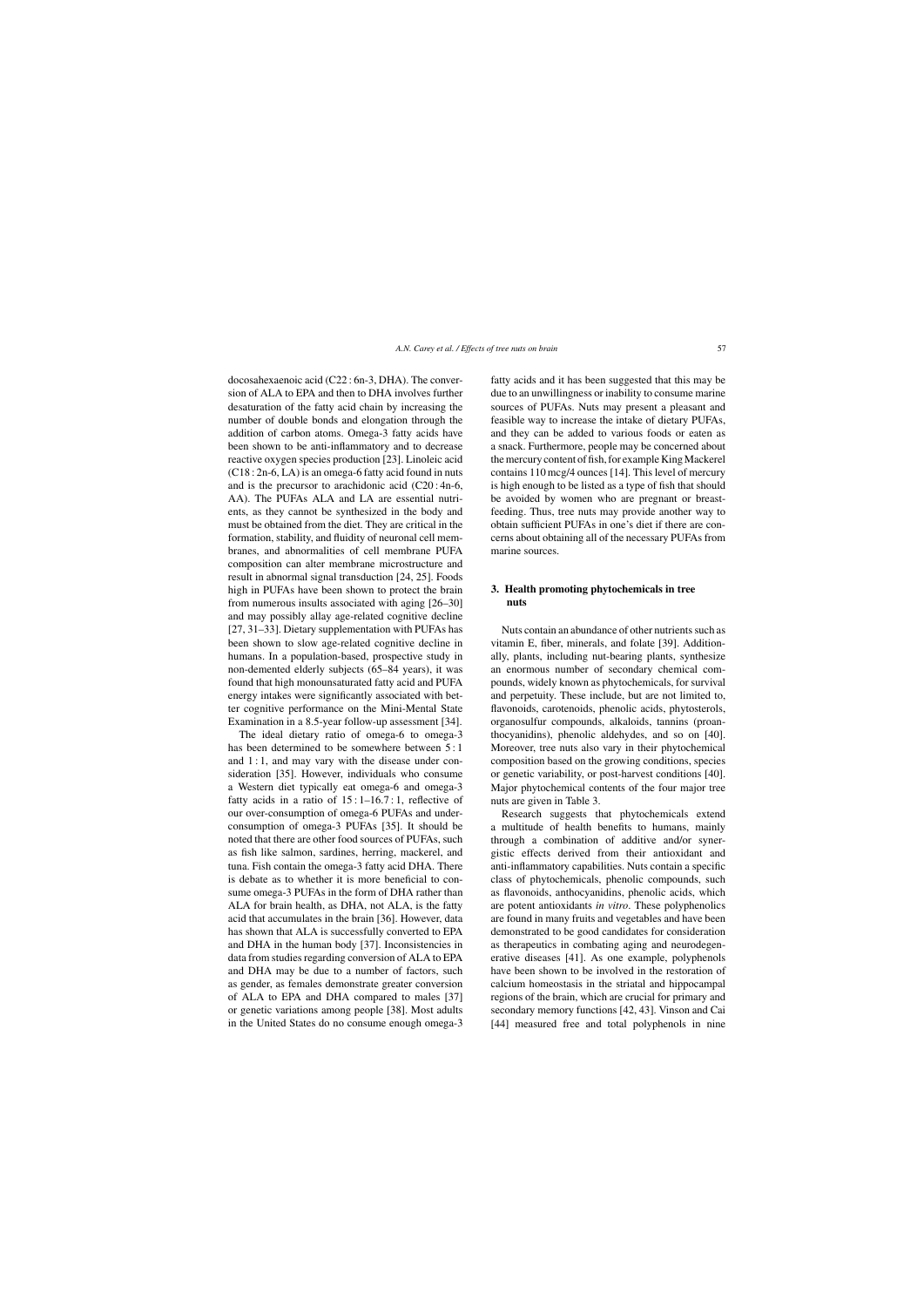| Major fatty acid composition of the four predominantly consumed tree nuts [109, 110] |                                   |                                                  |                 |                 |
|--------------------------------------------------------------------------------------|-----------------------------------|--------------------------------------------------|-----------------|-----------------|
| Tree nuts                                                                            | Total oil<br>$(g/100 g$ dry nuts) | Major fatty acid composition ( $%$ of total oil) |                 |                 |
|                                                                                      |                                   | Polyunsaturated                                  | Monounsaturated | Total saturated |
| Almonds                                                                              | 40.8                              | 21.7                                             | 69.9            | 8.5             |
| Walnuts                                                                              | 50.8                              | 69.0                                             | 21.2            | 9.5             |
| Pistachios                                                                           | 51.2                              | 30.3                                             | 58.2            | 9.3             |
| Pecans                                                                               | 58.8                              | 50.3                                             | 40.6            | 5.6             |

| Table 2                                                                              |  |
|--------------------------------------------------------------------------------------|--|
| Major fatty acid composition of the four predominantly consumed tree nuts [109, 110] |  |

|                                                                                                                                                                                                                                |                         | Table 3 |                                                                                                                                                             |                       |
|--------------------------------------------------------------------------------------------------------------------------------------------------------------------------------------------------------------------------------|-------------------------|---------|-------------------------------------------------------------------------------------------------------------------------------------------------------------|-----------------------|
| Major phenolics and lipid contents in the leading tree nuts grown in the United States [39, 40, 99]                                                                                                                            |                         |         |                                                                                                                                                             |                       |
| The contract of the contract of the contract of the contract of the contract of the contract of the contract of the contract of the contract of the contract of the contract of the contract of the contract of the contract o | $T = 1.1$ and $T = 1.1$ |         | $\mathbf{F}_{\text{total}}$ and $\mathbf{A}_{\text{total}}$ and $\mathbf{A}_{\text{total}}$ are $\mathbf{B}_{\text{total}}$ and $\mathbf{A}_{\text{total}}$ | $D_{2} + 4 - 4 - 1 -$ |

| Tree nuts  | Total phenols<br>$(mg \text{ GAE*}/100 g)$ | Total flavonoids<br>(mg/100 g) | Proanthocyanidins<br>(mg/100 g) | Phytosterols<br>(mg/100 g) |
|------------|--------------------------------------------|--------------------------------|---------------------------------|----------------------------|
| Almonds    | 418                                        | 15.25                          | 184.02                          | 172                        |
| Walnuts    | 1.556                                      | 12.74                          | 67.25                           | 108                        |
| Pistachios | 2.016                                      | 34.01                          | 237.34                          | 102                        |
| Pecans     | 1.657                                      | 18.01                          | 494.05                          | 214                        |

\*GAE; Gallic acid equivalent.

different types of raw and roasted nuts. Walnuts had the greatest amount of free and total polyphenols when combining raw and roasted nut data. It should be noted that much of the phenolics are located in the pellicle of nut, the outer tan brown skin surrounding the kernel of the nut. This thin cover is only 5% of the nut weight, but it is naturally rich in antioxidant phenolic compounds that help protect the kernel against oxidation (i.e. rancidity) [45]. Thus eating industrial processed nuts that have removed pellicles could decrease much of their antioxidant capacity [46].

#### **4. Walnuts**

When compared to a variety of tree nuts, such as almonds, cashews, hazelnuts, macadamia, pecans, and pistachios, walnuts (*Juglans regia*) were found to have the highest total antioxidant capacity as determined by oxygen radical absorbance capacity (ORAC), ferric ion reducing antioxidant power, and trolox equivalent antioxidant capacity assays [47, 48]. Walnuts are abundant in phenolic compounds, particularly syringic acid and juglone [49]. In a study of walnuts, brazil nuts, pistachios, pecans, and almonds, it was found that roasted and raw walnuts had significantly more free and total polyphenols than all the other raw and roasted nuts, respectively [50]. The study also found that walnut-bound polyphenol antioxidants are twice as effective as those found in almond and five times more

effective than peanut in a lipoprotein binding assay that determines the binding and lipoprotein bound antioxidant activity [50].

While many nuts, like almonds and pistachios, contain more monounsaturated fats than PUFAs, walnuts are comprised primarily of PUFAs (Table 2), making them an excellent source of essential dietary PUFAs [51]. Although many of the health benefits of walnuts are attributed to PUFAs, walnuts contain a number of other potential neuroprotective compounds including oleic acid, ellagic acid, vitamin E, folate, and numerous antioxidant polyphenolics [52]. Walnuts also contain melatonin, a hormone synthesized in the pineal gland that is critical for circadian rhythm regulation [53]. Melatonin deficiency has been linked to degeneration of cholinergic neurons in the basal forebrain and deposition of aggregated proteins in the brain, such as amyloid beta peptides, leading to cognitive impairment and dementia [54]. Melatonin is also a free radical scavenger and antioxidant [55, 56]. Rats that were fasted for 24 hours, and then given ad libitum access to walnuts for four hours, demonstrated a significant increase in serum melatonin levels compared to control rats, which was correlated with an increase in total antioxidant capacity of the serum, indicating the ability of the blood to detoxify free radicals [53].

Also, nuts may reduce inflammation in the cardiovascular system. Walnuts have been shown to be beneficial for cardiovascular health. A walnut- and walnut oil-rich diet reduced the inflammatory and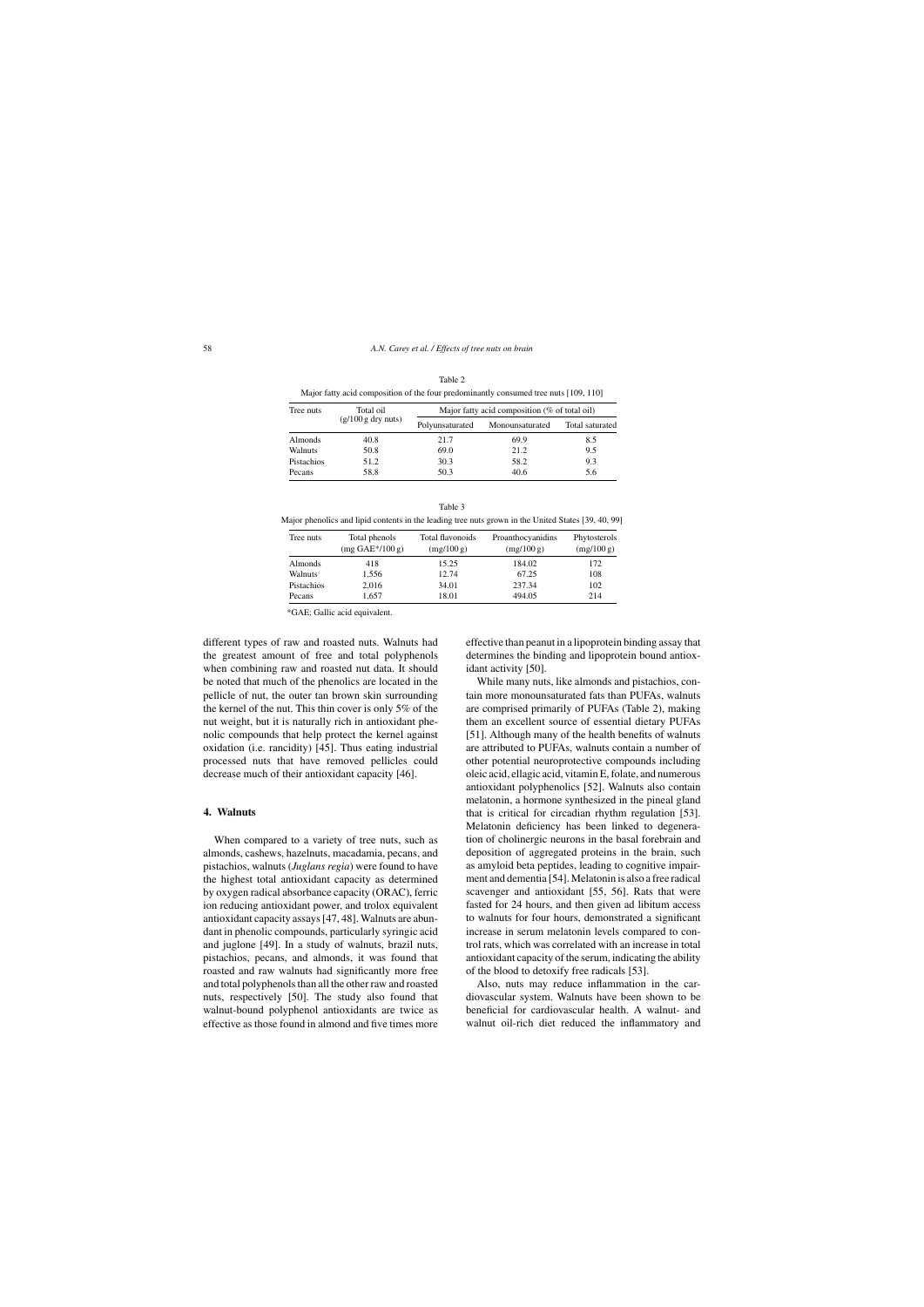cardiovascular risk factors among hypercholesterolemic men and women [57]. These beneficial effects were attributed, at least in part, to reductions in C-reactive protein. These effects were further corroborated in hypercholesterolemic subjects, where walnut diets reduced the production of proinflammatory cytokines in serum [58]. A meta-analysis of the effects of walnuts on lipid parameters found that diets supplemented with walnuts resulted in significant reductions in total and low-density lipoprotein (LDL) cholesterol concentrations, without having an adverse effect on body weight [59]. Reductions in cardiovascular disease risk factors may be associated with better brain health, as cardiovascular disease is also associated with the development of cerebrovascular disease, stroke, and mild cognitive impairment [60, 61].

Even though research reports indicating the specific effects of walnut consumption at the brain cell and molecular level are limited, a few available reports support the beneficial effects of walnuts on brain health. In fact, much of the current research addressing the effects of tree nuts on the brain is from research with walnuts. Walnut oil extract has been shown to inhibit lipopolysaccharide (LPS)-induced activation of microglia cells. Treatment of BV2 microglial cells with methanolic extract of walnut (0.01, 0.1, and 1 mg/ml) prior to LPS exposure, resulted in an attenuation of LPS-induced production of the free radical, nitric oxide, and reduced expression of inducible nitric oxide synthase and the inflammatory cytokine, tumor necrosis factor-alpha [28]. These data suggest that walnuts may be able to mitigate both oxidative stress and inflammation, two purported factors in age-related decline. Further evaluation also revealed that walnut oil extract internalized the LPS receptor, toll-like receptor-4, demonstrating that walnut was having direct effects on microglial cell signaling. Furthermore, Willis and colleagues reported that walnut-supplemented diets enhance cholinergic transmission in the striatum either through increasing acetylcholine (ACh) synthesis or inhibiting ACh esterase, which hydrolyses ACh, among aged rats [30]. It has been postulated that ACh esterase activity increases with age, leading to dysfunction of cholinergic neurons, in turn leading to cognitive declines similar to Alzheimer's disease [30].

The potential brain health benefits of walnuts were further corroborated by research reporting the effects of walnuts on cognitive behavior in aged rats [33]. In this study, 19 month old rats consumed diets containing 0%, 2%, 6%, or 9% ground English walnut (including skins) for two months. Animals consuming the 2% and 6% walnut diet showed some improvement in tests of balance compared to the 0% walnut-fed group. Furthermore, the rats maintained on a 6% walnut diet also located a hidden platform sooner in the working memory version of the Morris water maze. However, animals consuming the 9% walnut diet showed impaired performance on one test of balance and took longer to locate a hidden platform in the Morris water maze during the first of each pair of trials, relative to 0% walnut fed rats. While too much walnut was disadvantageous, the most beneficial dose is in line with the current FDA recommendations for nut consumption, which is one ounce/day for humans. The brains of these rats were evaluated in a separate study and it was found that the brains of 19 month old rats that were fed a walnut-supplemented diet showed activation of autophagy, a neuronal housekeeping function, and reduced aggregation of polyubiquitinated proteins in the striatum and hippocampus [62]. This activation of neuronal housekeeping function is achieved through inhibiting phosphorylation of the mammalian target of rapamycin, up-regulating ATG5 and Beclin 1 (both ubiquitin-binding proteins), and increasing conversion of MAP1BLC3-I to LC3-II. The clearance of ubiquitinated aggregates such as sequestosome 1 (p62/SQSTM1) was followed by significant reductions in the levels of p38 mitogen activated protein kinase and phosphorylation of nuclear factor kappa B and cyclic AMP response element-binding protein [62].

A recent study in rats further extends the behavioral data in rodents supporting that consumption of walnuts can result in detectable behavioral changes and direct effects on the brain [63]. Rats were orally administered 80 mg of finely crushed walnuts mixed with water, daily for 28 days. As the rats were approximately 200 grams each, this is about 450 mg/kg/day; in human terms this would be equivalent to a 60 kg person consuming approximately 27 grams a day. Rats fed the walnut solution demonstrated significantly better memory retention in both elevated-plus and the radial arm mazes compared to rats that did not receive the walnut solution. Walnut consumption also elevated levels of brain serotonin, tryptophan, which is the precursor to serotonin, and 5-hydroxyindoleacetic acid, a metabolite of serotonin, compared to rats not administered the walnut solution. Walnuts are rich in tryptophan, and it is possible that the walnuts increased serotonin metabolism, which may be responsible for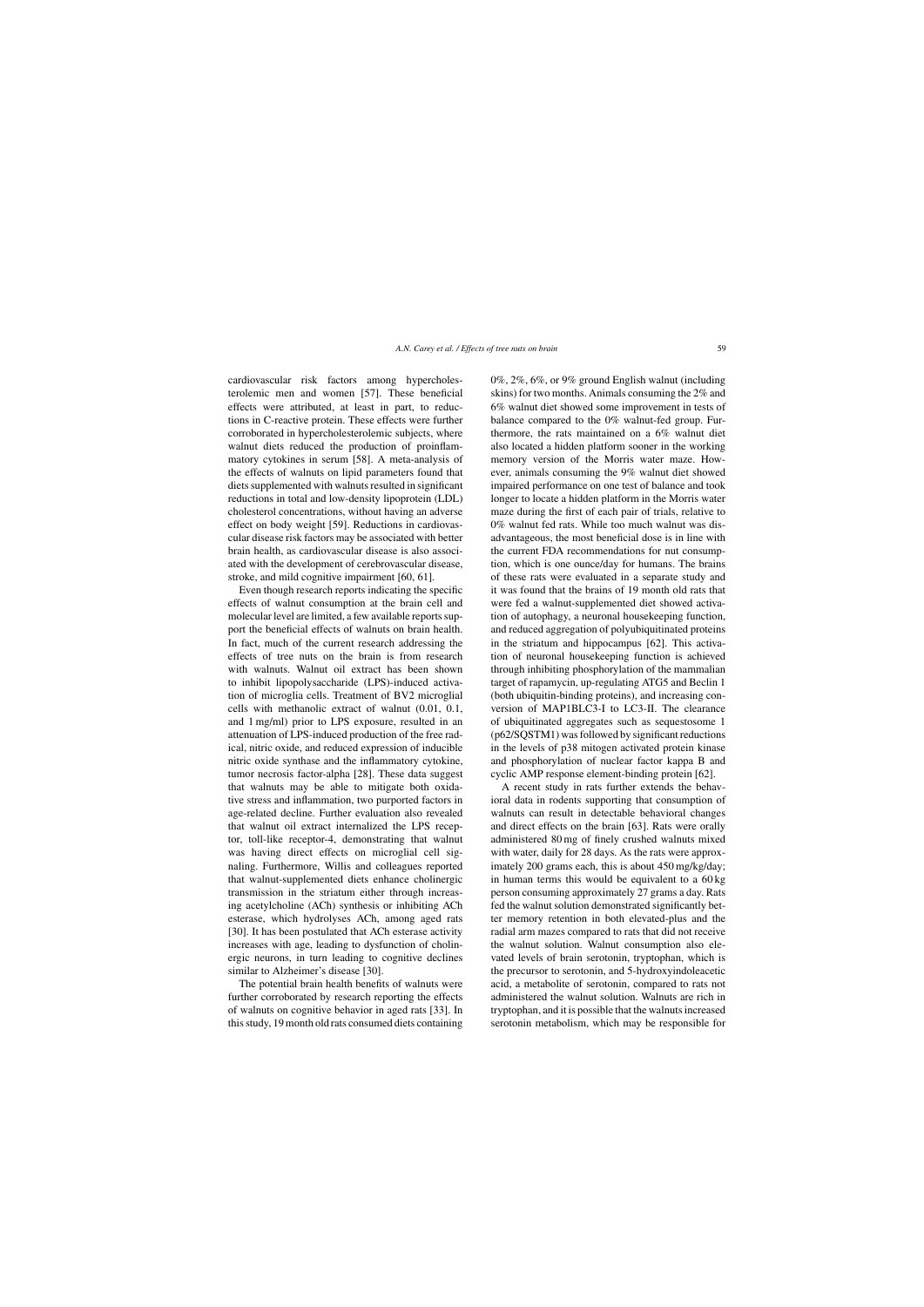the increase in memory retention. Previous studies support this hypothesis, as it has been demonstrated that tryptophan administration enhances cognitive performance in rats [64, 65]. It should also be noted that serotonin imbalance is implicated in anxiety and depression. This may suggest that the results of the elevated-plus maze, which is also a common test of anxiety, may reflect a decrease in anxiety as opposed to or in addition to enhanced memory retention. This is also clinically relevant, as dysregulation of the hypothalamic-pituitary (HPA) axis is common in the aging population and may be associated with an increased risk of developing an anxiety or affective disorder [66, 67]. Drugs that increase serotonin in the brain have been demonstrated to reduce some of the dysfunction associated with HPA axis dysfunction [68], and thus walnuts could offer similar benefits by elevating brain serotonin levels.

Walnuts have also been shown to have the potential to impact Alzheimer's disease. Amyloid-beta  $(AB)$ protein is a major component of the senile (i.e. amyloid) plaques that are a hallmark of Alzheimer's disease [69, 70].  $\Delta \beta$  is associated with increases in oxidative stress and death of neurons [71, 72]. Walnut extract treatment of PC12 cells prevented  $\mathsf{A}\mathsf{B}\text{-induced}$  cell death [73]. The pretreatment of cells with walnut extract also significantly reduced the percentage of DNA fragmentation, which is a marker of apoptosis, induced by  $A\beta$ . Furthermore, walnut extract inhibited  $A\beta$ -induced reactive oxygen species production. Moreover, walnut extract may have anti-amyloidogenic effects. A form of  $\overrightarrow{AB}$  protein, fibrillar  $\overrightarrow{AB}$ , is the principal component of amyloid plaques [74]. Walnut extract inhibited  $AB$ fibril formation in a concentration and time-dependent manner and also defibrillized  $\overrightarrow{AB}$  that had already been formed [75]. Although these studies were both performed *in vitro*, these data suggest that a diet rich in walnuts may be able to reduce  $\mathsf{A}\mathsf{B}\text{-mediated toxicity},$ cell death, and the formation of plaques. An important question, however, is: do the findings discussed here translate into beneficial effects in humans with respect to learning and memory?

In humans, walnuts were found to contribute to increases in brain-derived nerve growth factor (BDNF) [76]. Participants were randomly selected from an ongoing 6 year clinical trial examining the effects of the Mediterranean diet on men and woman aged 55–80 with cardiovascular disease risk factors. Three years into the clinical trial, the participants were assigned to one of the following diets: a control low fat diet,

Mediterranean diet + virgin olive oil, or Mediterranean diet + nuts, and were maintained on these diets for an additional 3 years. The nuts component of the diet consisted of daily intake of 15 g walnuts and 15 g almonds. After adjusting for several characteristics such as smoking or prevalence of certain diseases, those consuming the Mediterranean diet + nuts had a significantly lower risk of having very low plasma BDNF level compared to the low fat diet group. Also, in those diagnosed with depression prior to study enrollment, mean plasma BDNF was higher in Mediterranean diet + nuts group compared to the low fat diet group. BDNF can affect neurotransmitter release, axonal elongation, growth, differentiation, and survival of presynaptic structure [77, 78]. Importantly, BDNF has been demonstrated to prevent or reverse memory loss, cognitive impairment, brain cell degeneration, and cell death in a transgenic mouse model of Alzheimer's disease, as well as aged mouse models [79, 80], suggesting that the BDNF enhancement associated with tree nut consumption may have clinical implications for aging and dementia.

A recent study has specifically examined the effects of dietary walnut supplementation on cognitive performance [81]. Young adults were randomly assigned to two conditions using a crossover design, with a 6-week washout between the two conditions: walnuts, then placebo or placebo, then walnuts. Walnuts were consumed in banana bread and the placebo used was banana bread without walnuts. The participants consumed 3 slices of banana bread a day, which, in the walnut-supplemented condition, resulted in about 60 grams of walnuts a day. Data were collected for non-verbal reasoning, verbal reasoning, memory, and mood at baseline, after 8 weeks of walnut supplementation, and after 8 weeks of placebo. There was no effect of short-term walnut supplementation on mood, non-verbal reasoning or memory. However, inferential verbal reasoning significantly increased after walnut supplementation. Thus, it appears that in young and healthy adults, short-term walnut supplementation has a small, but not inconsequential, effect. The short duration of the walnut supplementation could have been a factor, but small improvements due to walnut consumption in healthy, cognitively-intact young adults, could translate into important outcomes in aging populations.

All these reports lend substantial support to the hypothesis that walnuts have the potential to allay agerelated cognitive decline and that the many bioactive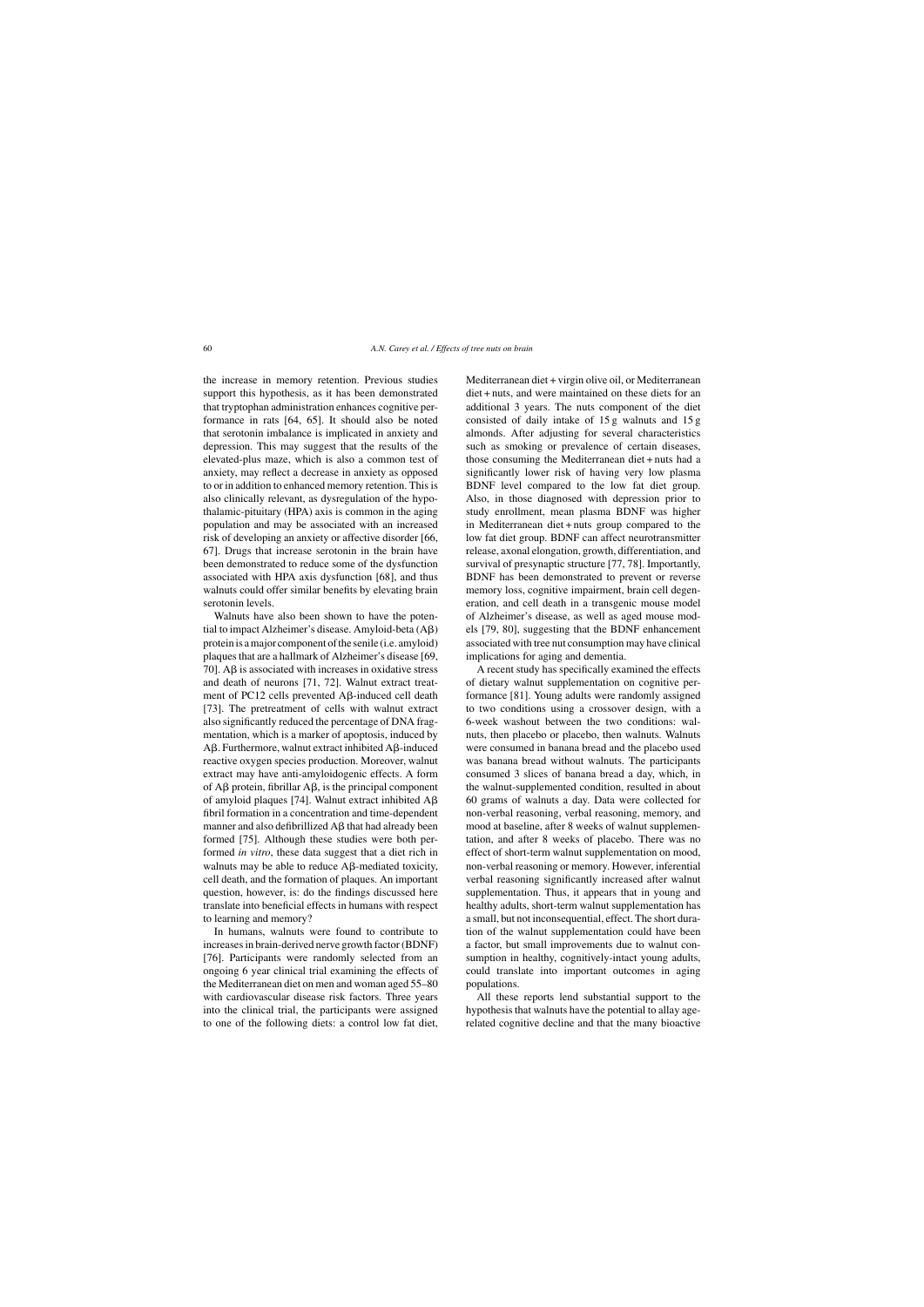components of walnuts may have a multitude of beneficial effects on the brain. However, research on the effects of other types of nuts on the brain and behavior is highly limited. Most studies have concentrated on the ability of nut consumption to raise blood antioxidant parameters or reduce signs of inflammation in peripheral tissue or in the blood. However, this is a field of research is open for new scientific study and these data shed light on the potential for these nuts to have an effect on the brain.

## **5. Almonds**

Almonds (*Prunus,* species) are a good source of nutrients like vitamin E, arginine, and fiber [82, 83]. Almonds are also high in fatty acids, particularly LA and oleic fatty acids, which account for over 90% of the lipids in the almond seed (i.e. kernel) [84]. However, the fatty acid composition varies depending on the cultivar and location in which it was grown [85]. Both the almond pellicle (seed coat) and almond kernel (seed) have many flavonoids, a type of polyphenol with potent antioxidant properties. Extracts of almond pellicle and kernel were determined by high-performance liquid chromatography to contain the flavonoids quercetin, isorhamnetin, quercitrin, kaempferol 3-*O*-rutinoside, isorhamnetin 3-*O*-glucoside, and morin [83]. The pellicle of the almond is rich in bioactive compounds. For some preparations, such as blanching, the pellicle is removed, but for others, like roasting, it is not removed. Although the pellicle represents less than 5% of the total almond weight, it contains 70–100% of the total phenols present in the almond [86], and has an ORAC of 0.398–0.500 mmol Trolox/g, demonstrating its antioxidant potential [87].

The antioxidant potential of almonds has been demonstrated in humans. A clinical trial [88] was conducted examining the effects of almond consumption on serum parameters of oxidative stress and antioxidants in smokers and non-smokers. Participants were healthy young men (smokers and non-smokers) who consumed either 84 g of almond powder daily for four weeks or 120 g of pork daily for four weeks. Fresh boneless pork was chosen because it provides similar energy and protein as almonds. The male smokers whose diet was supplemented with almonds, but not pork, had enhanced serum alpha-tocopherol and plasma antioxidant enzymes, specifically superoxide dismutase and glutathione peroxidase, after 4

weeks of almond supplementation compared to baseline pretreatment concentrations. However, smoking was associated with significantly lower activities of antioxidant enzymes compared to those found in the nonsmokers, regardless of diet. Biomarkers of oxidative stress in smokers who consumed diets containing pork were reduced from baseline to post-diet assessments. Biomarkers of oxidative stress in porkconsuming nonsmokers were not altered. Using the Comet assay, the amount of DNA strand breaks in lymphocytes was determined to be greater in smokers than nonsmokers, but almond consumption reduced DNA strand breaks in smokers compared to pre-intervention levels. Baseline urinary 8-hydroxydeoxyguanosine (8-OHdG) and malondialdehyde (MDA) levels, reflective of oxidative DNA damage and lipid peroxidation, respectively, were higher in smokers compared to nonsmokers, but the almond diet reduced 8-OHdG and MDA levels in smokers. In fact, following almond consumption, urinary MDA in smokers was not significantly different from that of the nonsmokers.

Almonds have also shown potential as a possible adjunctive intervention in Alzheimer's disease [89]. Male rats were orally administered 150, 300, or 600 mg/kg of a fine paste of almond daily for 7 or 14 days; these doses were selected by conversion from a human dose of 5–6 nuts a day (6 grams). The ability of almond paste consumption to prevent scopolamine-induced amnesia was assessed. Almond paste-fed rats demonstrated significant reversal of some scopolamine-induced cognitive impairment when tested in the elevated-plus maze and in the passive shock avoidance paradigm. The memoryenhancing effects of almond paste may be due to its ability to influence the cholinergic system. Almond paste-fed rats exhibited pro-cholinergic activity, as indicated by reduced brain ACh esterase levels. The cholinergic system is known to play a role in the cognitive dysfunction associated with Alzheimer's disease and aging [90]. These animals also had a reduction in cholesterol and triglyceride levels compared to the rats that did not receive almond paste. This finding is important as cholesterol is thought to be associated with the accumulation of the amyloid plaques associated with Alzheimer's disease [91]. Taken together, these data suggest that the effects of almond consumption on the brain and behavior is a viable avenue for further research, with the goal of identifying foods that help delay the onset of cognitive dysfunction in aging and Alzheimer's disease.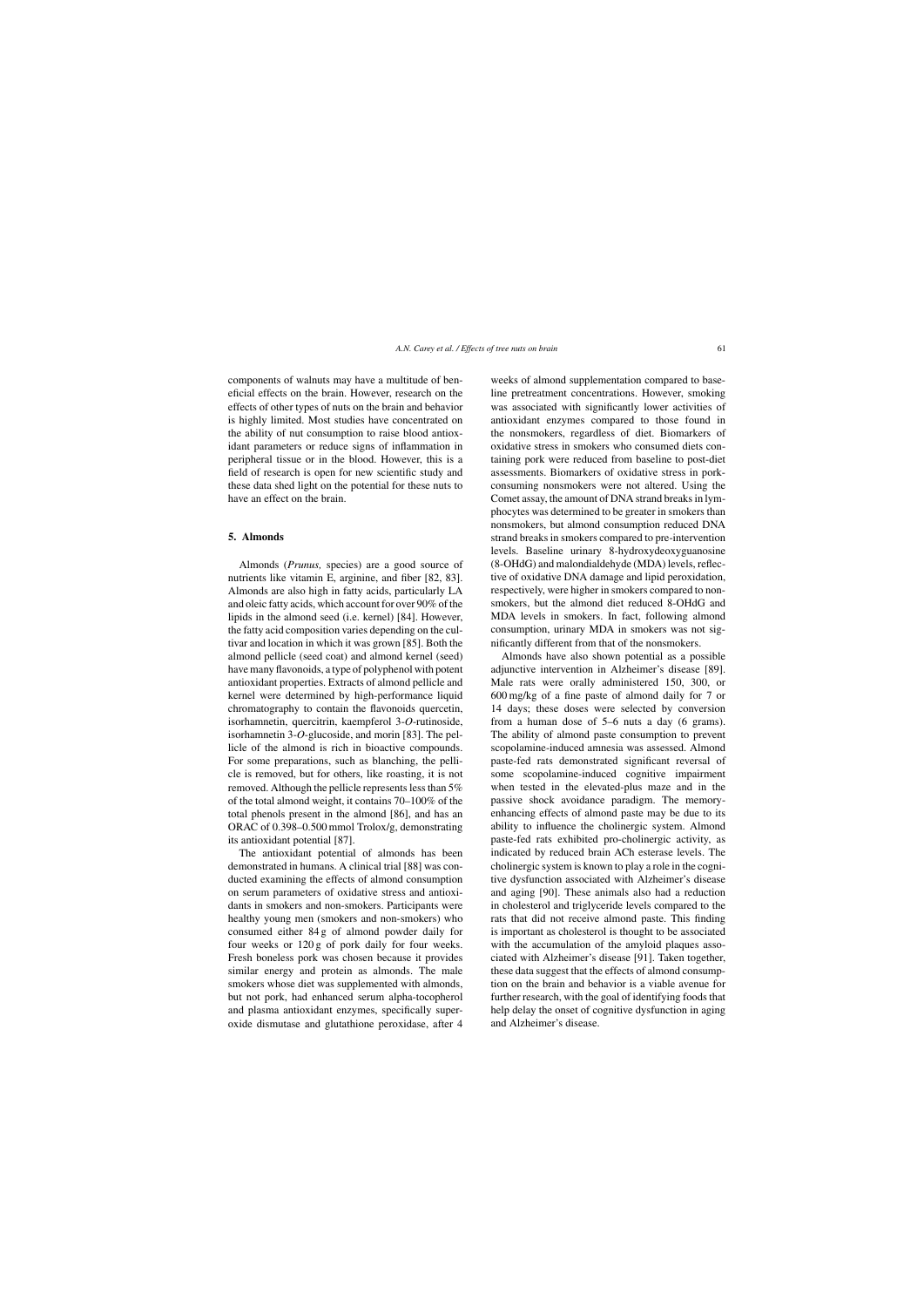#### **6. Pistachios**

It has been demonstrated that consumption of pistachios may improve cholesterol levels [92]. For ten weeks, rats were either fed control diet or one of two different treatment diets, which included pistachios constituting 20% or 40% of daily caloric intake. Consumption of pistachio as 20% of daily caloric intake increased high-density lipoprotein (HDL) levels and decreased total cholesterol (TC)/HDL ratio, compared with those rats that were not consuming pistachios. However, TC, LDL cholesterol, and triglyceride levels were unaffected by pistachio consumption. Compared to the rats consuming control diet, consumption of pistachios as 20% of daily caloric intake also increased serum paraoxonase and arylesterase activity, which have been shown to inhibit LDL cholesterol oxidation. These results suggest that moderate pistachio consumption may be beneficial for both prevention and treatment of coronary artery disease.

Pistachios are unique nuts, in that they are the only known nut containing anthocyanins, the pigments responsible for the colors of many vegetables and fruits [93]. Various studies in animal models and in humans have suggested that intake of anthocyaninrich foods confers some beneficial effects against age-related neurodegeneration and cognitive decline [94–98]. Anthocyanins are a type of flavonoid and, as indicated in Table 3, pistachios are a rich source of flavonoids, with an average content of about 34 mg/100 g of dry nuts. The level of flavonoids varies in tree nuts as well as in fruits. For example, the level of flavonoids found in blueberries is 117.59 mg/100 g, for cranberries is 22.64 mg/100 g, and for blackberries is 19.85/100 g [99]. Notably, these fruits have been demonstrated to abrogate age-related cognitive decline in rats [97, 100, 101], and thus it may be that pistachios have a similar potential if these alterations were at least in part due to the activity of flavonoids *in vivo*; however, this remains to be tested.

The total content of phenolic compounds in pistachios has been shown to be significantly higher in pellicles than in kernels [93]. Pistachio pellicles and kernels were found to contain gallic acid, catechin, eriodictyol-7-*O*-glucoside, naringenin-7-*O*neohesperidoside, quercetin-3-*O*-rutinoside and eriodictyol. Genistein-7-*O*-glucoside, genistein, daidzein and apigenin were found only in pistachio kernels, while epicatechin, quercetin, naringenin, luteolin, kaempferol, cyanidin-3-*O*-galactoside and cyanidin-

3-*O*-glucoside were determined to be only in the pistachio pellicles. It appears that in order to optimize the variety of phenolic compounds, one should eat the whole nut, with pellicle intact. The antioxidant activities of pistachio kernels and pellicles were also determined and it was found that the pellicles possessed better antioxidant activity compared to the kernels. The excellent antioxidant activity of pistachio pellicles might be explained, at least in part, by their anthocyanins, which are known antioxidants.

## **7. Pecans**

Pecans are a rich source of proanthocyanidins, with an average content of about 494 mg/100 g of dry nuts (Table 3). Although, proanthocyanidin content widely varies among different types of tree nuts (Table 3), proanthocyanidin content from tree nuts is comparable to levels with that of blueberries (cultivated blueberries; 179 mg/100 g, wild blueberries; 332 mg/100 g), cranberries (418 mg/100 g), and black plums (238 mg/100 g). Studies have demonstrated that foods high in proanthocyanidins like blueberries, cranberries, and plums have the potential to forestall age-related cognitive declines in rats [98, 100–102] and humans. However, studies specifically examining the effects of pecan consumption on the aging brain either in animals or in humans have not been conducted. Given the bioactive constituents in pecans, this is an avenue of research that is suitable for further study.

Rajaram et al. investigated the ability of a pecansupplemented diet in modifying serum lipids and lipoproteins in men and women with normal to moderately high cholesterol compared to a Step I diet [103]. A Step I diet is a diet recommended by physicians and was developed by the National Cholesterol Education Program to help lower cholesterol. In this cross-over designed study, participants were assigned to follow two different diets, for 4 weeks each: Step I diet and a Step I + pecan diet, which involved reducing all food items in a Step I diet by one fifth, so that total energy was reduced by 20%, and then replacing that portion of the diet with an isoenergetic amount of pecans. Both diets improved the lipid profile, but the consumption of the Step  $I$  + pecan diet decreased serum TC, LDL cholesterol, and triglycerides more than the Step I diet alone. The Step I + pecan diet also increased HDL cholesterol. Serum apolipoprotein B decreased and apolipoprotein A1 increased when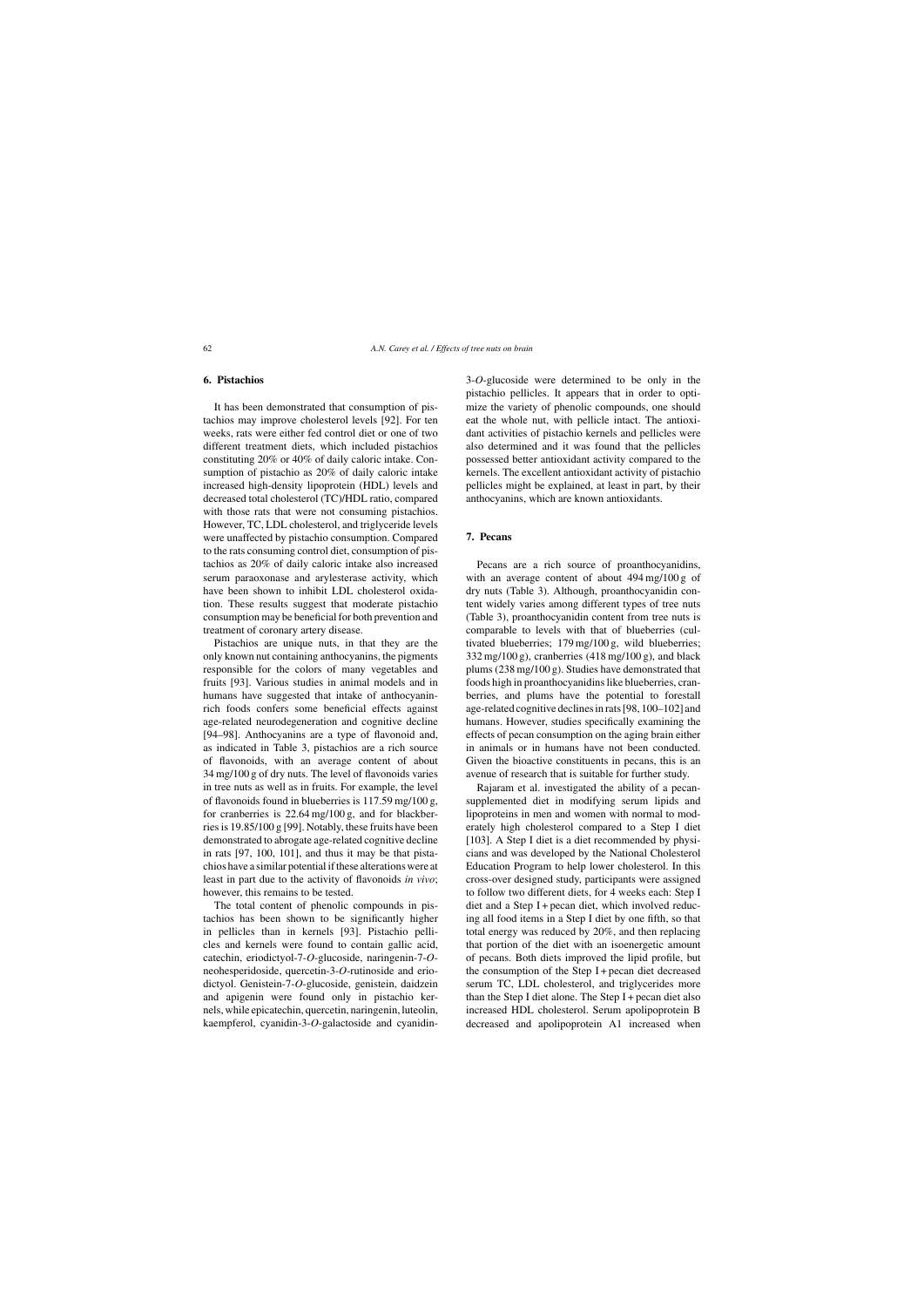participants consumed the Step I + pecan diet compared with when they consumed the Step I diet. The favorable alterations that the Step  $I$  + pecan diet had on the serum lipid profile, beyond those that were observed in the Step I diet alone, suggest that pecans may be a healthy recommendation for lowering cholesterol.

In addition to the beneficial effects of the pecan nut itself, researchers have also investigated pecan nut shell extract as a possible dietary supplement. Pecan nut shells are generally a byproduct of pecan processing, but the aqueous extract has sometimes been consumed in tea because of its high antioxidant potential. A recent study sought to determine if consumption of pecan shell extract by rats could prevent the extrapyramidal disorders that developed during typical antipsychotic treatment [104]. These drug-induced motor disorders have been attributed to oxidative damage. Orofacial dyskinesia and catalepsy was induced by acute reserpine or subchronic haloperidol administration either before or after oral treatment with pecan shell aqueous extract, a potential antioxidant. When administered ad libitum for 4 weeks prior to drug-exposure, the pecan shell extract prevented orofacial dyskinesia and catalepsy induced by both drugs. When reserpine and haloperidol were administered before the extract, the animals continued to develop the extrapyramidal symptoms, however, the orofacial parameter was reversed after 7 and 14 days of oral treatment with pecan shell extract. These results suggest the antioxidant potential of pecan shell extract may prevent or reduce some of the oxidative damage induced by these antipsychotic drugs.

Pecan nut shell aqueous extract has also been evaluated for its ability to combat oxidative damage induced by cigarette smoke exposure and behavioral symptoms of smoking withdrawal [105]. Mice were exposed to cigarette smoke for 3 weeks and were orally treated with pecan nut shell extract one week prior to and throughout the 3 weeks of smoke exposure. Pecan nut shell extract prevented oxidative damage, as indicated by reduced brain lipid peroxidation in the mice that received the pecan shell extract during smoke exposure. It also bolstered antioxidant defenses of mice exposed to cigarette smoke, as mice that consumed pecan nut shell extract had higher levels of ascorbic acid in their brains than those mice exposed to smoke who did not. Pecan nut shell extract also reduced the locomotor activity and anxiety symptoms induced by smoking withdrawal. Together, these studies suggest a variety of potential beneficial health effects that pecans and pecan shell extract may have on the cardiovascular system, brain, and behavior. However, one can only speculate as to whether pecan nut or pecan nut shell consumption could mitigate age-related behavioral declines or alterations in neuronal functioning because studies specifically addressing this have not been performed.

#### **8. A note on dietary supplements**

There are many dietary supplements available that contain various forms of PUFAs, which are found in large amounts in walnuts, but are also found in other tree nuts (Table 2). It is not clear if relying on supplements alone can provide the same benefit as consuming tree nuts. Supplements may not be a suitable replacement for a healthy diet as they cannot replicate all of the nutrients and potential benefits of whole foods. Tree nuts, as discussed, have numerous bioactive constituents like phytochemicals and melatonin, and nutrients like folate and Vitamin E. Thus, in order to fully reproduce the entire array of components that are found in various tree nuts, one would have to rely on numerous supplements beyond those that contain PUFAs. However, previous research has demonstrated that when foods are reduced to individual components, they may not be as effective as the whole food [106, 107].

### **9. Conclusions**

Tree nuts may prove to be important nutritional interventions in the prevention and treatment of neurological dysfunction and neurodegeneration. Nuts are nutrient dense and contain a variety of bioactive compounds, including PUFAs and phytochemicals, specifically polyphenols. There is growing evidence that these bioactive constituents have the potential to reduce oxidative stress, inflammation, and cognitive decline associated with aging. Specifically, walnuts have been demonstrated to be able to alter the level of inflammation and oxidative stress *in vitro*, as well as age-related cognitive decline in rats, and may enhanced cognition in humans as well. Walnuts have the highest level of the omega-3 fatty acid ALA compared to all other edible plants. In fact, the amounts and types of unsaturated fats and phytochemicals vary among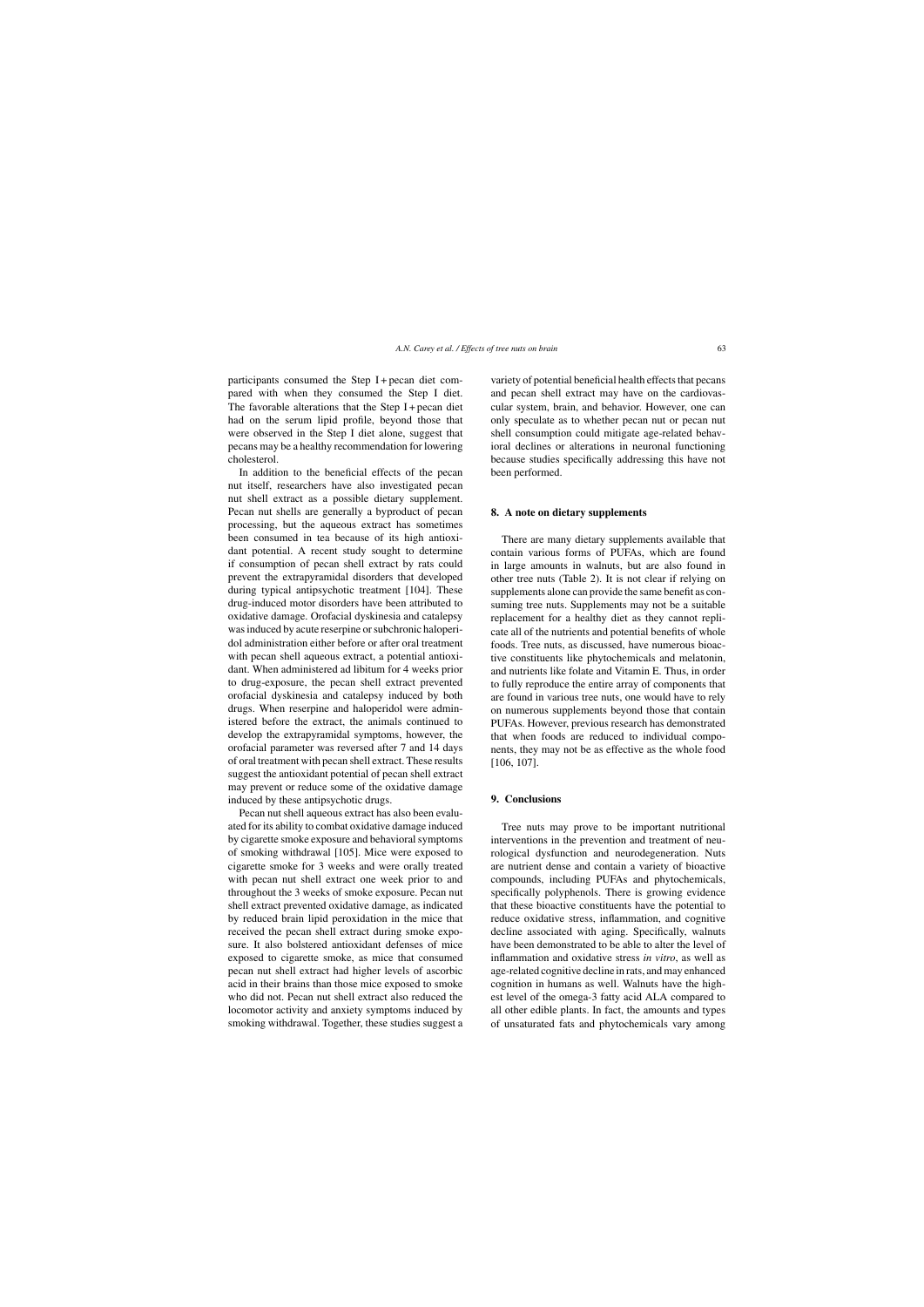different types of tree nuts and, thus the effects of tree nuts on health may not be created equal. However, there is a dearth of research examining the direct effects of nut consumption on the brains and behavior of the aging population. This suggests that more research is needed to determine the efficacy of different tree nuts in preventing age-related alterations of the brain and to determine if there are differential effects of tree nuts on the indices associated with the aging brain. Clinical studies supplementing the diets of those individuals with age-related cognitive declines with various amounts of different tree nuts would be the first step in determining if consumption of tree nuts can allay age-related cognitive decline. These studies should also determine the necessary duration of the dietary intervention and if the intervention can be implemented after the occurrence of cognitive declines or only prior to their development. Furthermore, the cellular mechanisms by which nuts may affect neuronal health and functioning in aging are understudied. As is the case with a number of other nutritional substances, it is likely that nuts may exhibit a multiplicity of effects on neural tissue to forestall and reverse motor and cognitive decline during the aging process. While the cure for dementia continues to elude scientists, nutritional intervention with tree nuts, particularly walnuts, may be effective in forestalling the neurological changes associated with aging.

#### **References**

- [1] Perry VH. Contribution of systemic inflammation to chronic neurodegeneration. Acta Neuropathol. 2010;120(3):27786.
- [2] Romano AD, Serviddio G, de Matthaeis A, Bellanti F, Vendemiale G. Oxidative stress and aging. J Nephrol. 2010;23(Suppl 15):S29-S36.
- [3] Douglas PM, Dillin A. Protein homeostasis and aging in neurodegeneration. J Cell Biol. 2010;190(5):719-29.
- [4] Joseph J, Cole G, Head E, Ingram D. Nutrition, brain aging, and neurodegeneration. J Neurosci. 2009;29(41): 12795-801.
- [5] Floyd RA, Hensley K. Oxidative stress in brain aging. Implications for therapeutics of neurodegenerative diseases. Neurobiol Aging. 2002;23(5):795-807.
- [6] Ashford JW, Atwood CS, Blass JP, Bowen RL, Finch CE, Iqbal K, et al. What is aging? What is its role in Alzheimer's disease? What can we do about it? J Alzheimers Dis. 2005;7(3):247-53; discussion 55-62.
- [7] Thies W, Bleiler L. Alzheimer's disease facts and figures. Alzheimers Dement. 2011;7(2):208-44.
- [8] Yehuda S, Rabinovitz S, Mostofsky DI. Essential fatty acids and the brain: from infancy to aging. Neurobiol Aging. 2005;26(Suppl 1):98-102.
- [9] Engelhart MJ, Geerlings MI, Ruitenberg A, van Swieten JC, Hofman A, Witteman JC, et al. Dietary intake of antioxidants and risk of Alzheimer disease. Jama. 2002;287(24): 3223-9.
- [10] Commenges D, Scotet V, Renaud S, Jacqmin-Gadda H, Barberger-Gateau P, Dartigues JF. Intake of flavonoids and risk of dementia. Eur J Epidemiol. 2000;16(4):357-63.
- [11] Morris MC, Evans DA, Tangney CC, Bienias JL, Wilson RS, Aggarwal NT, et al. Relation of the tocopherol forms to incident Alzheimer disease and to cognitive change. Am J Clin Nutr. 2005;81(2):508-14.
- [12] Gu Y, Nieves JW, Stern Y, Luchsinger JA, Scarmeas N. Food combination and Alzheimer disease risk: a protective diet. Arch Neurol. 2010;67(6):699-706.
- [13] Salas-Salvado J, Casas-Agustench P, Salas-Huetos A. Cultural and historical aspects of Mediterranean nuts with emphasis on their attributed healthy and nutritional properties. Nutr Metab Cardiovasc Dis. 2011;21(Suppl 1):S1-S6.
- [14] United States. Dept. of Agriculture. Human Nutrition Information Service. Dietary Guidelines Advisory Committee., United States. Agricultural Research Service. Report of the Dietary Guidelines Advisory Committee on the dietary guidelines for Americans, 2010 : To the Secretary of Agriculture and the Secretary of Health and Human Services. [Washington, D.C.]: United States Dept. of Agriculture: United States Dept. of Health and Human Services; 2010.
- [15] Sabate J, Wien M. Nuts, blood lipids and cardiovascular disease. Asia Pac J Clin Nutr. 2010;19(1):131-6.
- [16] Albert CM, Gaziano JM, Willett WC, Manson JE. Nut consumption and decreased risk of sudden cardiac death in the Physicians' Health Study. Arch Intern Med. 2002;162(12): 1382-7.
- [17] Fraser GE, Sabate J, Beeson WL, Strahan TM. A possible protective effect of nut consumption on risk of coronary heart disease. The Adventist Health Study. Arch Intern Med. 1992;152(7):1416-24.
- [18] Hu FB, Stampfer MJ, Manson JE, Rimm EB, Colditz GA, Rosner BA, et al. Frequent nut consumption and risk of coronary heart disease in women: prospective cohort study. BMJ. 1998;317(7169):1341-5.
- [19] Brufau G, Boatella J, Rafecas M. Nuts: Source of energy and macronutrients. Br J Nutr. 2006;96(Suppl 2):S24-8.
- [20] Phillips KM, Ruggio DM, Ashraf-Khorassani M. Phytosterol composition of nuts and seeds commonly consumed in the United States. J Agric Food Chem. 2005;53(24):9436-45.
- [21] Rajaram S, Sabate J. Nuts, body weight and insulin resistance. Br J Nutr. 2006;96(Suppl 2):S79-S86.
- [22] Sacks FM, Katan M. Randomized clinical trials on the effects of dietary fat and carbohydrate on plasma lipoproteins and cardiovascular disease. Am J Med. 2002;113(Suppl 9B):13S-24S.
- [23] Calder PC, n-3 polyunsaturated fatty acids, inflammation, and inflammatory diseases. Am J Clin Nutr. 2006;83(6 Suppl):1505S-19S.
- [24] Haag M. Essential fatty acids and the brain. Can J Psychiatry. 2003;48(3):195-203.
- [25] Dyall SC, Michael-Titus AT. Neurological benefits of omega-3 fatty acids. Neuromolecular Med. 2008;10(4):219-35.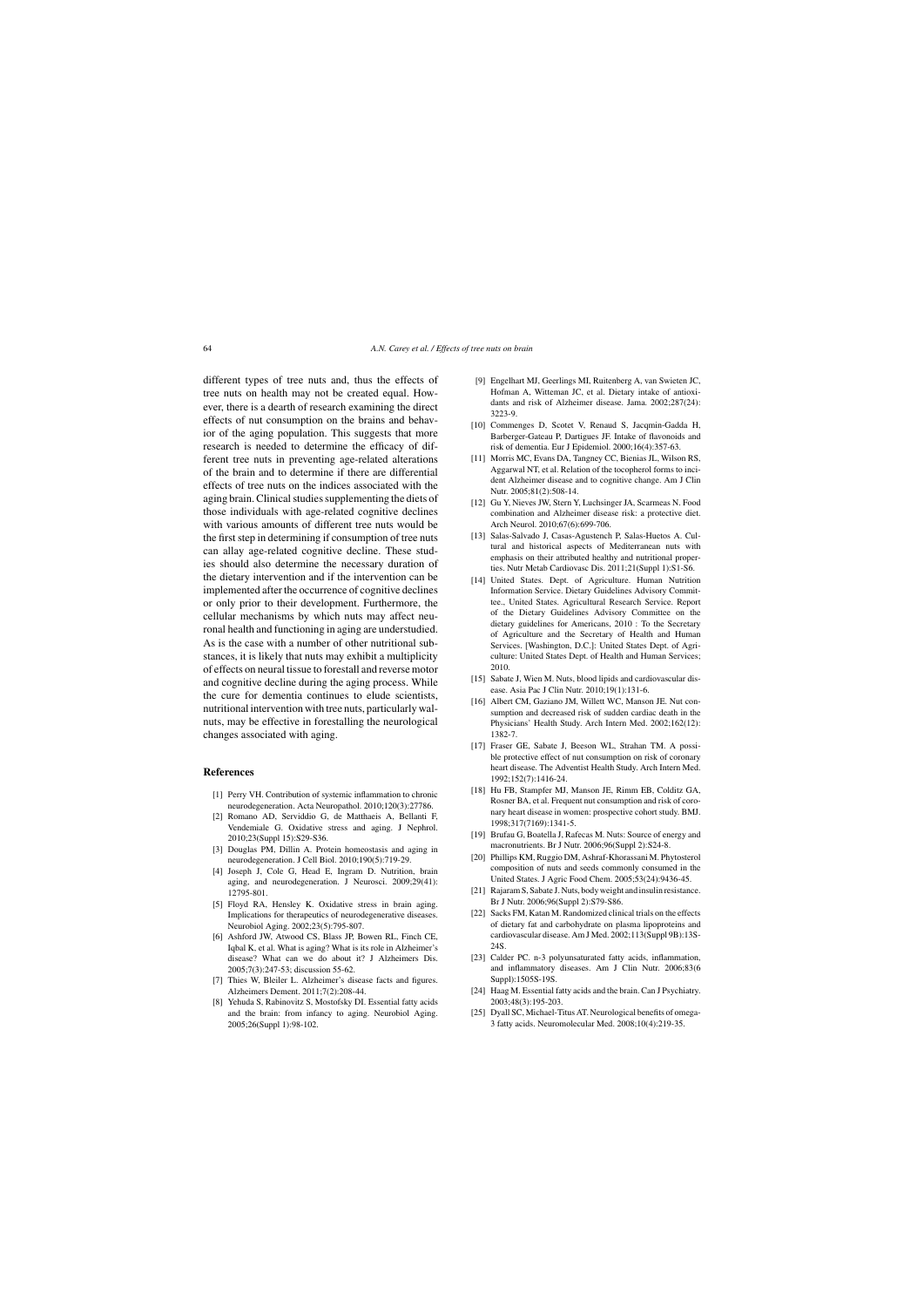- [26] Calder PC, Dangour AD, Diekman C, Eilander A, Koletzko B, Meijer GW, et al. Essential fats for future health. Proceedings of the 9th Unilever Nutrition Symposium. Eur J Clin Nutr. 2010;64(Suppl 4):S1-S13.
- [27] Cole GM, Ma OL, Frautschy SA. Dietary fatty acids and the aging brain. Nutr Rev. 2010;68(Suppl 2):S102-11.
- [28] Willis LM, Bielinski DF, Fisher DR, Matthan NR, Joseph JA. Walnut extract inhibits LPS-induced activation of BV-2 microglia via internalization of TLR4: Possible involvement of phospholipase D2. Inflammation. 2010;33(5):325-33.
- [29] Bazan NG. The onset of brain injury and neurodegeneration triggers the synthesis of docosanoid neuroprotective signaling. Cell Mol Neurobiol. 2006;26(4-6):901-13.
- [30] Willis LM, Shukitt-Hale B, Joseph JA. Dietary polyunsaturated fatty acids improve cholinergic transmission in the aged brain. Genes Nutr. 2009;4:309-14.
- [31] Cole GM, Frautschy SA. DHA may prevent age-related dementia. J Nutr. 2010;140(4):869-74.
- [32] Barberger-Gateau P, Letenneur L, Deschamps V, Peres K, Dartigues JF, Renaud S. Fish, meat, and risk of dementia: Cohort study. BMJ. 2002;325(7370):932-3.
- [33] Willis LM, Shukitt-Hale B, Cheng V, Joseph JA. Dosedependent effects of walnuts on motor and cognitive function in aged rats. Br J Nutr. 2009;101(8):1140-4.
- [34] Solfrizzi V, Colacicco AM, D'Introno A, Capurso C, Torres F, Rizzo C. et al., Dietary intake of unsaturated fatty acids and age-related cognitive decline: A 8.5-year follow-up of the Italian Longitudinal Study on Aging. Neurobiol Aging. 2006;27(11):1694-704.
- [35] Simopoulos AP. The importance of the ratio of omega-6/omega-3 essential fatty acids. Biomed Pharmacother. 2002;56(8):365-79.
- [36] Innis SM. Plasma and red blood cell fatty acid values as indexes of essential fatty acids in the developing organs of infants fed with milk or formulas. J Pediatr. 1992;120(4 Pt 2):S78-S86.
- [37] Burdge GC, Wootton SA. Conversion of alpha-linolenic acid to eicosapentaenoic, docosapentaenoic and docosahexaenoic acids in young women. Br J Nutr. 2002;88(4):411-20.
- [38] Glaser C, Heinrich J, Koletzko B. Role of FADS1 and FADS2 polymorphisms in polyunsaturated fatty acid metabolism. Metabolism. 2010;59(7):993-9.
- [39] USDA. National Nutrient Database for Standard Reference. 2011.
- [40] Bolling BW, Chen CY, McKay DL, Blumberg JB. Tree nut phytochemicals: composition, antioxidant capacity, bioactivity, impact factors. A systematic review of almonds, Brazils, cashews, hazelnuts, macadamias, pecans, pine nuts, pistachios and walnuts. Nutr Res Rev. 2011;24(2):244-75.
- [41] Vauzour D, Vafeiadou K, Spencer JP. Inhibition of the formation of the neurotoxin 5-S-cysteinyl-dopamine by polyphenols. Biochem Biophys Res Commun. 2007;362(2):340-6.
- [42] Devan BD, Goad EH, Petri HL. Dissociation of hippocampal and striatal contributions to spatial navigation in the water maze. Neurobiol Learn Mem. 1996;66:305-23.
- [43] Oliveira MGM, Bueno OFA, Pomarico AC, Gugliano EB. Strategies used by hippocampal- and caudate-putamenlesioned rats in a learning task. Neurobiol Learn Mem. 1997;68:32-41.
- [44] Vinson JA, Cai Y. Nuts, especially walnuts, have both antioxidant quantity and efficacy and exhibit significant potential health benefits. Food Funct. 2011;3:134-40.
- [45] Jurd L. A spectrophotometric method for the detection of odihydroxyl groups in flavonoid compounds. Arch Biochem Biophys. 1956;63(2):376-81.
- [46] Blomhoff R, Carlsen MH, Andersen LF, Jacobs DR Jr. Health benefits of nuts: potential role of antioxidants. Br J Nutr. 2006;96(Suppl 2):S52-S60.
- [47] Wu X, Beecher GR, Holden JM, Haytowitz DB, Gebhardt SE, Prior RL. Lipophilic and hydrophilic antioxidant capacities of common foods in the United States. J Agric Food Chem. 2004;52(12):4026-37.
- [48] Pellegrini N, Serafini M, Salvatore S, Del Rio D, Bianchi M, Brighenti F. Total antioxidant capacity of spices, dried fruits, nuts, pulses, cereals and sweets consumed in Italy assessed by three different *in vitro* assays. Mol Nutr Food Res. 2006;50(11):1030-8.
- [49] Colaric M, Veberic R, Solar A, Hudina M, Stampar F. Phenolic acids, syringaldehyde, and juglone in fruits of different cultivars of Juglans regia L. J Agric Food Chem. 2005;53(16):6390-6.
- [50] Vinson JA, Nuts CY. especially walnuts, have both antioxidant quantity and efficacy and exhibit significant potential health benefits. Food Funct. 2012;3(2):134-40.
- [51] Feldman EB. The scientific evidence for a beneficial health relationship between walnuts and coronary heart disease. J Nutr. 2002;132(5):1062S-101S.
- [52] Fukuda T, Ito H, Yoshida T. Antioxidative polyphenols from walnuts (Juglans regia L.). Phytochemistry. 2003;63(7): 795-801.
- [53] Reiter RJ, Manchester LC, Tan DX. Melatonin in walnuts: influence on levels of melatonin and total antioxidant capacity of blood. Nutrition. 2005;21(9):920-4.
- [54] Lahiri DK, Chen DM, Lahiri P, Bondy S, Greig NH. Amyloid, cholinesterase, melatonin, and metals and their roles in aging and neurodegenerative diseases. Ann N Y Acad Sci. 2005;1056:430-49.
- [55] Tan DX, Manchester LC, Hardeland R, Lopez-Burillo S, Mayo JC, Sainz RM, et al. Melatonin: a hormone, a tissue factor, an autocoid, a paracoid, and an antioxidant vitamin. J Pineal Res. 2003;34(1):75-8.
- [56] Tan DX, Poeggeler B, Reiter RJ, Chen LD, Chen S, Manchester LC, et al. The pineal hormone melatonin inhibits DNA-adduct formation induced by the chemical carcinogen safrole *in vivo*. Cancer Lett. 1993;70(1-2):65-71.
- [57] Zhao G, Etherton TD, Martin KR, West SG, Gillies PJ, Kris-Etherton PM. Dietary alpha-linolenic acid reduces inflammatory and lipid cardiovascular risk factors in hypercholesterolemic men and women. J Nutr. 2004;134(11): 2991-7.
- [58] Zhao G, Etherton TD, Martin KR, Gillies PJ, West SG, Kris-Etherton PM. Dietary alpha-linolenic acid inhibits proinflammatory cytokine production by peripheral blood mononuclear cells in hypercholesterolemic subjects. Am J Clin Nutr. 2007;85(2):385-91.
- [59] Banel DK, Hu FB. Effects of walnut consumption on blood lipids and other cardiovascular risk factors: a meta-analysis and systematic review. Am J Clin Nutr. 2009;90(1):56-63.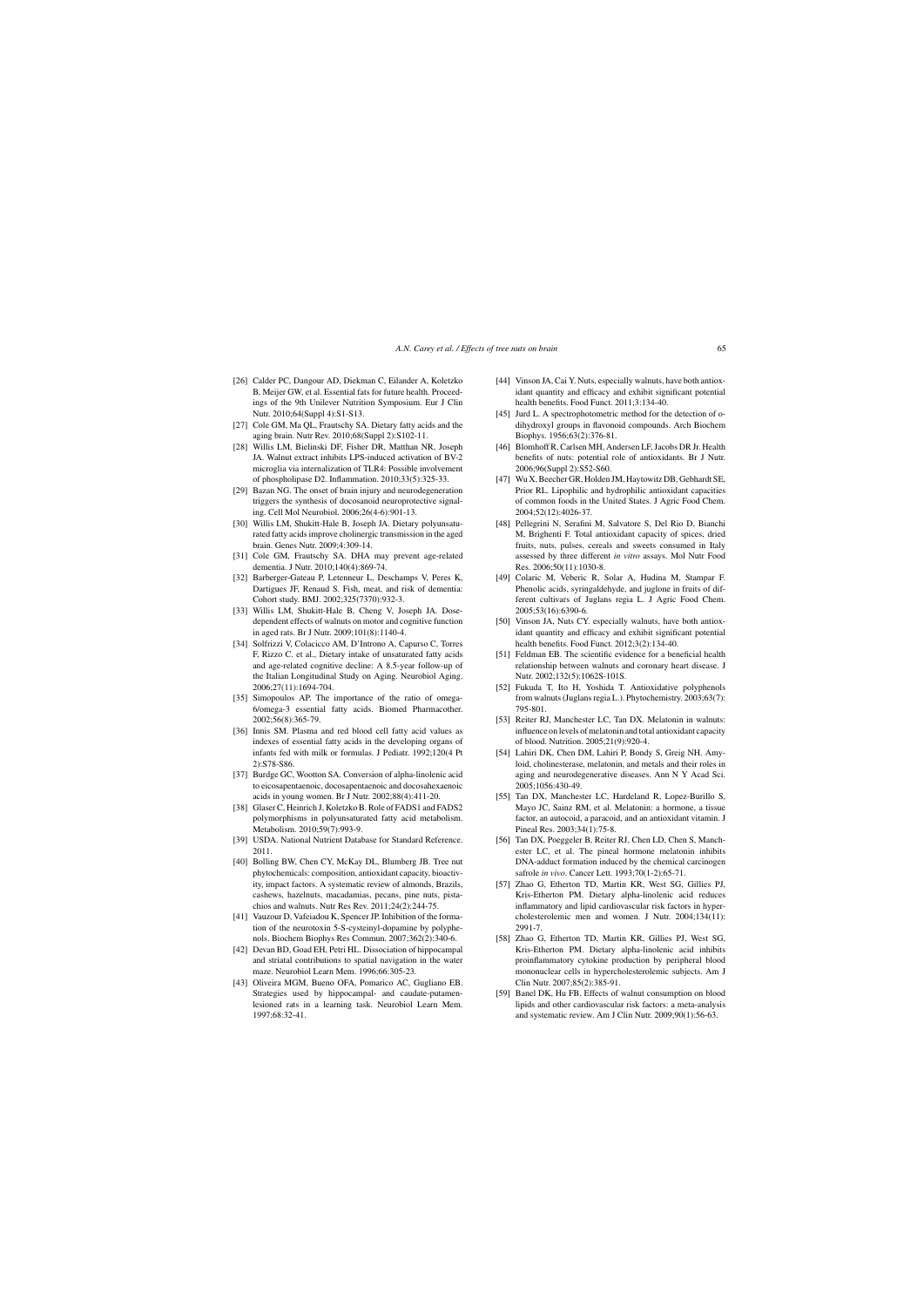- [60] White WB, Wolfson L, Wakefield DB, Hall CB, Campbell P, Moscufo N, et al. Average daily blood pressure, not office blood pressure, is associated with progression of cerebrovascular disease and cognitive decline in older people. Circulation. 2011;124(21):2312-9.
- [61] Roberts RO, Knopman DS, Geda YE, Cha RH, Roger VL, Petersen RC. Coronary heart disease is associated with nonamnestic mild cognitive impairment. Neurobiology of Aging. 2010;31(11):1894-902.
- [62] Poulose SM, Bielinski DF, Shukitt-Hale B. Walnut diet reduces accumulation of polyubiquitinated proteins and inflammation in the brain of aged rats. Journal of Nutritional Biochemistry. 2012;60:1084-93.
- [63] Haider S, Batool Z, Tabassum S, Perveen T, Saleem S, Naqvi F, et al. Effects of walnuts (Juglans regia) on learning and memory functions. Plant Foods Hum Nutr. 2011;66(4): 335-40.
- [64] Haider S, Khaliq S, Ahmed SP, Haleem DJ. Long-term tryptophan administration enhances cognitive performance and increases 5HT metabolism in the hippocampus of female rats. Amino Acids. 2006;31(4):421-5.
- [65] Haider S, Khaliq S, Haleem DJ. Enhanced serotonergic neurotransmission in the hippocampus following tryptophan administration improves learning acquisition and memory consolidation in rats. Pharmacol Rep. 2007;59(1):53-7.
- [66] Heuser IJ, Gotthardt U, Schweiger U, Schmider J, Lammers CH, Dettling M, et al. Age-associated changes of pituitaryadrenocortical hormone regulation in humans: importance of gender. Neurobiol Aging. 1994;15(2):227-31.
- [67] Otte C, Hart S, Neylan TC, Marmar CR, Yaffe K, Mohr DC. A meta-analysis of cortisol response to challenge in human aging: importance of gender. Psychoneuroendocrinology. 2005;30(1):80-91.
- [68] Nemeroff CB, Owens MJ. Pharmacologic differences among the SSRIs: focus on monoamine transporters and the HPA axis. CNS Spectr. 2004;9(6 Suppl 4):23-31.
- [69] Glenner GG. Alzheimer's disease. The commonest form of amyloidosis. Arch Pathol Lab Med. 1983;107(6):281-2.
- [70] Masters CL, Multhaup G, Simms G, Pottgiesser J, Martins RN, Beyreuther K, Neuronal. origin of a cerebral amyloid: neurofibrillary tangles of Alzheimer's disease contain the same protein as the amyloid of plaque cores and blood vessels. EMBO J. 1985;4(11):2757-63.
- [71] Bonda DJ, Wang X, Perry G, Nunomura A, Tabaton M, Zhu X, et al. Oxidative stress in Alzheimer disease: a possibility for prevention. Neuropharmacology. 2010;59(4-5):290-4.
- [72] Harris ME, Hensley K, Butterfield DA, Leedle RA, Carney JM. Direct evidence of oxidative injury produced by the Alzheimer's beta-amyloid peptide (1-40) in cultured hippocampal neurons. Exp Neurol. 1995;131(2):193-202.
- [73] Muthaiyah B, Essa MM, Chauhan V, Chauhan A. Protective effects of walnut extract against amyloid beta peptideinduced cell death and oxidative stress in PC12 cells. Neurochem Res. 2011;36(11):2096-103.
- [74] Lorenzo A, Yankner BA. Beta-amyloid neurotoxicity requires fibril formation and is inhibited by congo red. Proc Natl Acad Sci U S A. 1994;91(25):12243-7.
- [75] Chauhan N, Wang KC, Wegiel J, Malik MN. Walnut extract inhibits the fibrillization of amyloid beta-protein, and

also defibrillizes its preformed fibrils. Curr Alzheimer Res. 2004;1(3):183-8.

- [76] Sanchez-Villegas A, Galbete C, Martinez-Gonzalez MA, Martinez JA, Razquin C, Salas-Salvado J, et al. The effect of the Mediterranean diet on plasma brain-derived neurotrophic factor (BDNF) levels: the PREDIMED-NAVARRA randomized trial. Nutr Neurosci. 2011;14(5):195-201.
- [77] Ventimiglia R, Mather PE, Jones BE, Lindsay RM. The neurotrophins BDNF, NT-3 and NT-4/5 promote survival and morphological and biochemical differentiation of striatal neurons *in vitro*. Eur J Neurosci. 1995;7(2):213-22.
- [78] Wang T, Xie K, Lu B. Neurotrophins promote maturation of developing neuromuscular synapses. J Neurosci. 1995;15(7 Pt 1):4796-805.
- [79] Nagahara AH, Merrill DA, Coppola G, Tsukada S, Schroeder BE, Shaked GM, et al. Neuroprotective effects of brainderived neurotrophic factor in rodent and primate models of Alzheimer's disease. Nat Med. 2009;15(3):331-7.
- [80] Peng S, Wuu J, Mufson EJ, Fahnestock M. Precursor form of brain-derived neurotrophic factor and mature brain-derived neurotrophic factor are decreased in the pre-clinical stages of Alzheimer's disease. J Neurochem. 2005;93(6):1412-21.
- [81] Pribis P, Bailey RN, Russell AA, Kilsby MA, Hernandez M, Craig WJ, et al. Effects of walnut consumption on cognitive performance in young adults. Br J Nutr. 2011;19:1-9.
- [82] Song Y, Wang W, Cui W, Zhang X, Zhang W, Xiang Q, et al. A subchronic oral toxicity study of almond skins in rats. Food Chem Toxicol. 2010;48(1):373-6.
- [83] Wijeratne SS, Abou-Zaid MM, Shahidi F. Antioxidant polyphenols in almond and its coproducts. J Agric Food Chem. 2006;54(2):312-8.
- [84] Sathe SK. Solubilization, Electrophoretic Characterization and *Invitro* Digestibility of Almond (Prunus-Amygdalus) Proteins. J Food Biochem. 1993;16(4):249-64.
- [85] Sathe SK, Seeram NP, Kshirsagar HH, Heber D, Lapsley KA. Fatty acid composition of California grown almonds. J Food Sci. 2008;73(9):C607-14.
- [86] Milbury PE, Chen CY, Dolnikowski GG, Blumberg JB. Determination of flavonoids and phenolics and their distribution in almonds. J Agric Food Chem. 2006;54(14): 5027-33.
- [87] Monagas M, Garrido I, Lebron-Aguilar R, Bartolome B, Gomez-Cordoves C, Almond. (Prunus dulcis (Mill.) D.A. Webb) skins as a potential source of bioactive polyphenols. J Agric Food Chem. 2007;55(21):8498-507.
- [88] Li N, Jia X, Chen CY, Blumberg JB, Song Y, Zhang W, et al. Almond consumption reduces oxidative DNA damage and lipid peroxidation in male smokers. J Nutr. 2007;137(12): 2717-22.
- [89] Kulkarni KS, Kasture SB, Mengi SA. Efficacy study of Prunus amygdalus (almond) nuts in scopolamine-induced amnesia in rats. Indian J Pharmacol. 2010;42(3):168-73.
- [90] Ellis JM. Cholinesterase inhibitors in the treatment of dementia. J Am Osteopath Assoc. 2005;105(3):145-58.
- [91] Refolo LM, Malester B, LaFrancois J, Bryant-Thomas T, Wang R, Tint GS, et al. Hypercholesterolemia accelerates the Alzheimer's amyloid pathology in a transgenic mouse model. Neurobiol Dis. 2000;7(4):321-31.